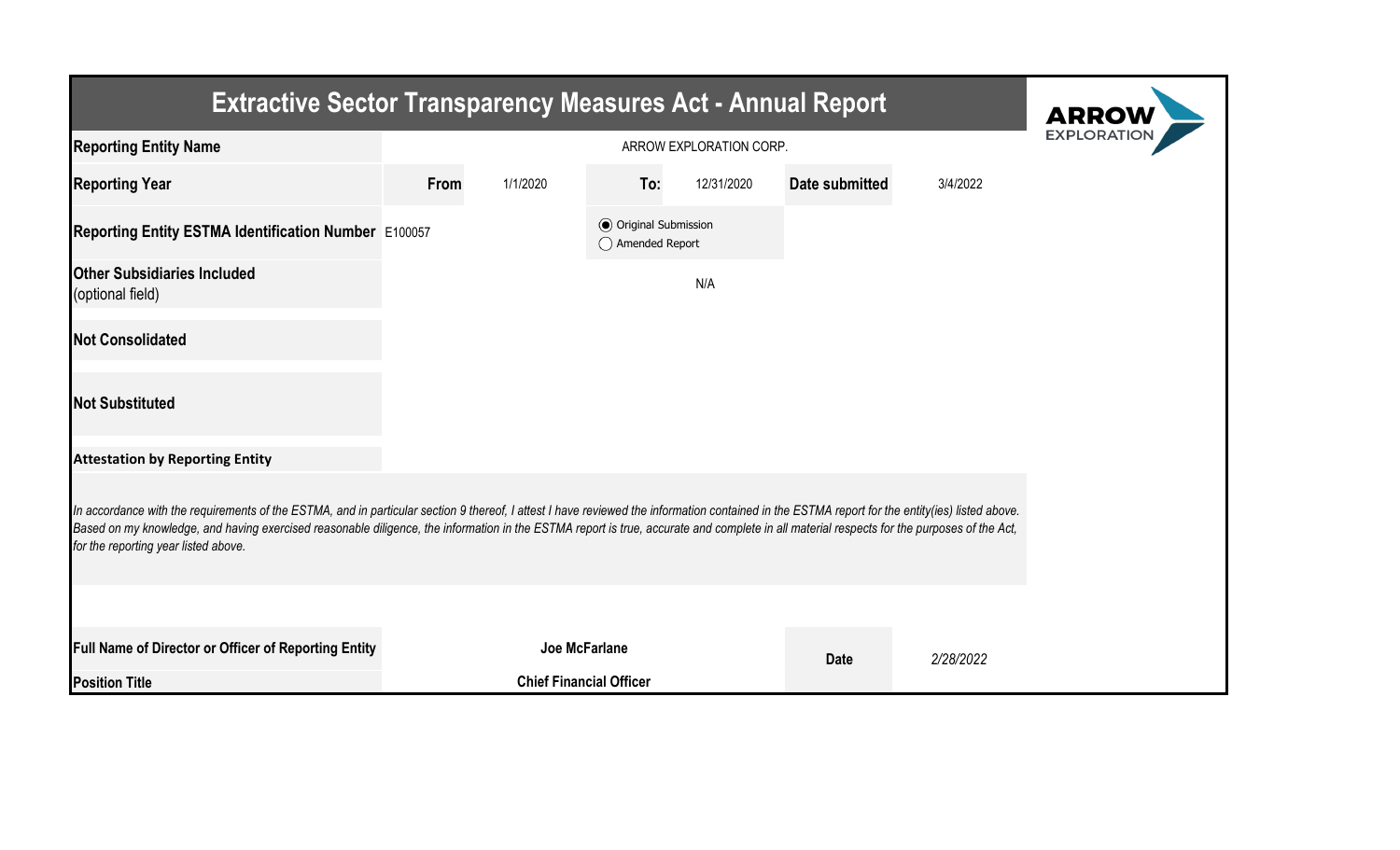| <b>Extractive Sector Transparency Measures Act - Annual Report</b> |                                                                                                                                                                                                                                                                                             |                                                                                 |              |                  |         |                                |                |                  |                                               |                                      |                     |  |  |
|--------------------------------------------------------------------|---------------------------------------------------------------------------------------------------------------------------------------------------------------------------------------------------------------------------------------------------------------------------------------------|---------------------------------------------------------------------------------|--------------|------------------|---------|--------------------------------|----------------|------------------|-----------------------------------------------|--------------------------------------|---------------------|--|--|
| <b>Reporting Year</b>                                              | From:                                                                                                                                                                                                                                                                                       | 1/1/2020                                                                        | To:          | 12/31/2020       |         |                                |                |                  |                                               |                                      |                     |  |  |
| <b>Reporting Entity Name</b>                                       | ARROW EXPLORATION CORP.                                                                                                                                                                                                                                                                     |                                                                                 |              |                  |         | Currency of the Report CAD     |                |                  |                                               |                                      |                     |  |  |
| <b>Reporting Entity ESTMA</b><br><b>Identification Number</b>      |                                                                                                                                                                                                                                                                                             |                                                                                 |              |                  |         |                                |                |                  |                                               |                                      |                     |  |  |
| <b>Subsidiary Reporting Entities (if</b><br>necessary)             |                                                                                                                                                                                                                                                                                             |                                                                                 |              |                  |         |                                |                |                  |                                               |                                      |                     |  |  |
|                                                                    | <b>Payments by Payee</b>                                                                                                                                                                                                                                                                    |                                                                                 |              |                  |         |                                |                |                  |                                               |                                      |                     |  |  |
| Country                                                            | Payee Name <sup>1</sup>                                                                                                                                                                                                                                                                     | Departments, Agency, etc<br>within Payee that Received<br>Payments <sup>2</sup> | <b>Taxes</b> | <b>Royalties</b> | Fees    | <b>Production Entitlements</b> | <b>Bonuses</b> | <b>Dividends</b> | Infrastructure<br><b>Improvement Payments</b> | <b>Total Amount paid to</b><br>Payee | Notes <sup>34</sup> |  |  |
| Colombia                                                           | National Government of<br>Colombia                                                                                                                                                                                                                                                          | National Environmental Fund<br>(FONAM)                                          |              |                  | 259,000 |                                |                |                  |                                               | 259,000                              |                     |  |  |
| Colombia                                                           | National Government of<br>Colombia                                                                                                                                                                                                                                                          | National Hydrocarbons Agency<br>(ANH)                                           |              | 818,000          |         |                                |                |                  |                                               | 818,000                              |                     |  |  |
| Colombia                                                           | National Government of<br>Colombia                                                                                                                                                                                                                                                          | Directorate of National Taxes and<br>Customs (DIAN)                             | 363,000      |                  |         |                                |                |                  |                                               | 363,000                              |                     |  |  |
|                                                                    |                                                                                                                                                                                                                                                                                             |                                                                                 |              |                  |         |                                |                |                  |                                               |                                      |                     |  |  |
|                                                                    |                                                                                                                                                                                                                                                                                             |                                                                                 |              |                  |         |                                |                |                  |                                               |                                      |                     |  |  |
|                                                                    |                                                                                                                                                                                                                                                                                             |                                                                                 |              |                  |         |                                |                |                  |                                               |                                      |                     |  |  |
|                                                                    |                                                                                                                                                                                                                                                                                             |                                                                                 |              |                  |         |                                |                |                  |                                               |                                      |                     |  |  |
|                                                                    |                                                                                                                                                                                                                                                                                             |                                                                                 |              |                  |         |                                |                |                  |                                               |                                      |                     |  |  |
|                                                                    |                                                                                                                                                                                                                                                                                             |                                                                                 |              |                  |         |                                |                |                  |                                               |                                      |                     |  |  |
|                                                                    |                                                                                                                                                                                                                                                                                             |                                                                                 |              |                  |         |                                |                |                  |                                               |                                      |                     |  |  |
|                                                                    |                                                                                                                                                                                                                                                                                             |                                                                                 |              |                  |         |                                |                |                  |                                               |                                      |                     |  |  |
|                                                                    |                                                                                                                                                                                                                                                                                             |                                                                                 |              |                  |         |                                |                |                  |                                               |                                      |                     |  |  |
|                                                                    |                                                                                                                                                                                                                                                                                             |                                                                                 |              |                  |         |                                |                |                  |                                               |                                      |                     |  |  |
| <b>Additional Notes:</b>                                           | This report has been prepared in Canadian Dollars (CAD). All payments made to the National Government of Colombia were made in Colombian Pesos (COP) and were converted to CAD at the rate of COP 2,753.60 per CAD 1 using a w<br>Reported amounts have been rounded to the nearest \$1,000 |                                                                                 |              |                  |         |                                |                |                  |                                               |                                      |                     |  |  |